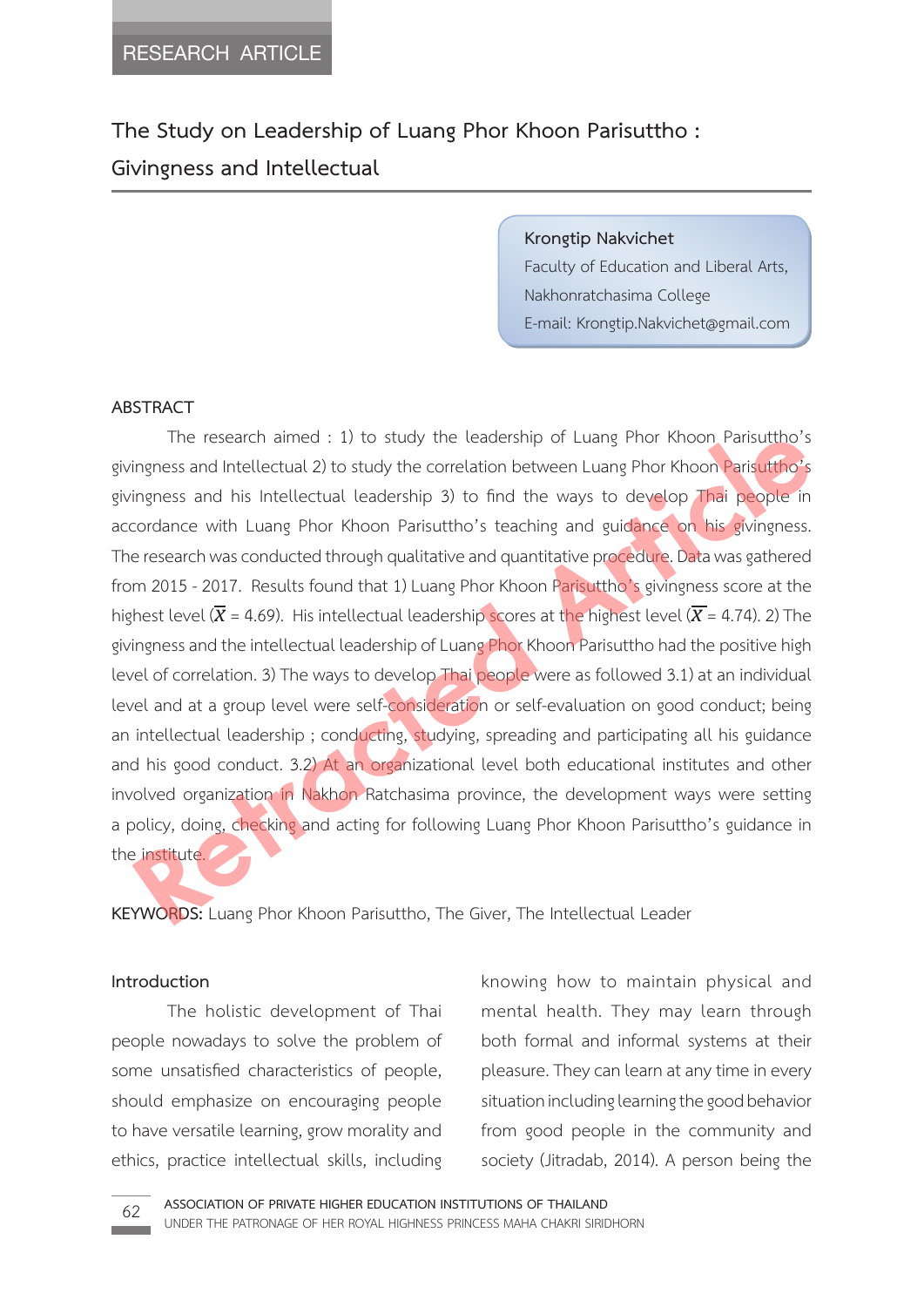good example and being the respectable and faithful person will convince people surrounding them and the youth to have faith with confidence and determination in well behave manner. The person who is a good and respectful example is also a giver and an intellectual leader (Mahar, 2004; Mongkonpithaksuk, 2007). The one who is well-known in Nakhon Ratchasima society is Luang Phor Khoon Parisuttho, the monk with an excellent practice. (Revealing the biography of Luang Phor Khoon, 2015; Open the Will of Luang Phor Khoon, 2015). He expressed selflessness, thoughtfulness and good deeds. He guided the way of practice to the Buddhists. He paid attention to everyone. He behaved appropriately in helping, guiding for problem solving, being the good example. Therefore, he was respected as the good example of good practice among Thai people especially for the people in Dan Khun Thot District, Nakhon Ratchasima Province. Those who were close to him learned from his virtues and adhere to it as the good way of practice. There should, thus, be a study on givingness and intellectual leadership of Luang Phor Khoon Parisuttho to give the information about the importance of being the giver and the major intellectual leader of Nakhon Ratchasima Province which will be beneficial to the monks and young people as the basis for studying the approaches to the development of goodness and intellectual leadership which is important to further human development and social Example the Will of Luang Phor Khoon, 2015; and his Intellectual leadership.<br>
Retracted self-content the Will of Luang Phor Khoon, 2015; 3) find the ways to develop Thai<br>
expressed selflessness, thoughfulness people in acc

development (Phra Phromkunaphorn [Payutto], 2015) for the youth and people in Nakhon Ratchasima Province.

#### **Purposes**

The research aimed to:

 1) study the leadership of Luang Phor Khoon Parisuttho's givingness and Intellectual.

 2) study the correlation between Luang Phor Khoon Parisuttho's givingness and his Intellectual leadership.

 3) find the ways to develop Thai people in accordance with Luang Phor Khoon Parisuttho's teaching and guidance.

## **Literature Review**

The study of literature and interview on the people who respect Luang Phor Khoon Parisuttho sums up as followed:

 **1. Outstanding characteristics of being the giver and intellectual leader of Luang Phor Khoon Parisuttho**

 Luang Phor Khoon Parisuttho or Phra Thepwitthayakom (Koon Parisuttho) had good practices which were unique and respectable among Thai people and foreigners. He had a simple way of living whether it was in eating, living in the simple and economic place, communicating with simple words, giving profound morale and no giving formal preaching as other monks. He spoke Korat language using the very informal colloquial term for the pronoun "you" and "I" with the voice tone full of kindness, sincerity, and friendliness to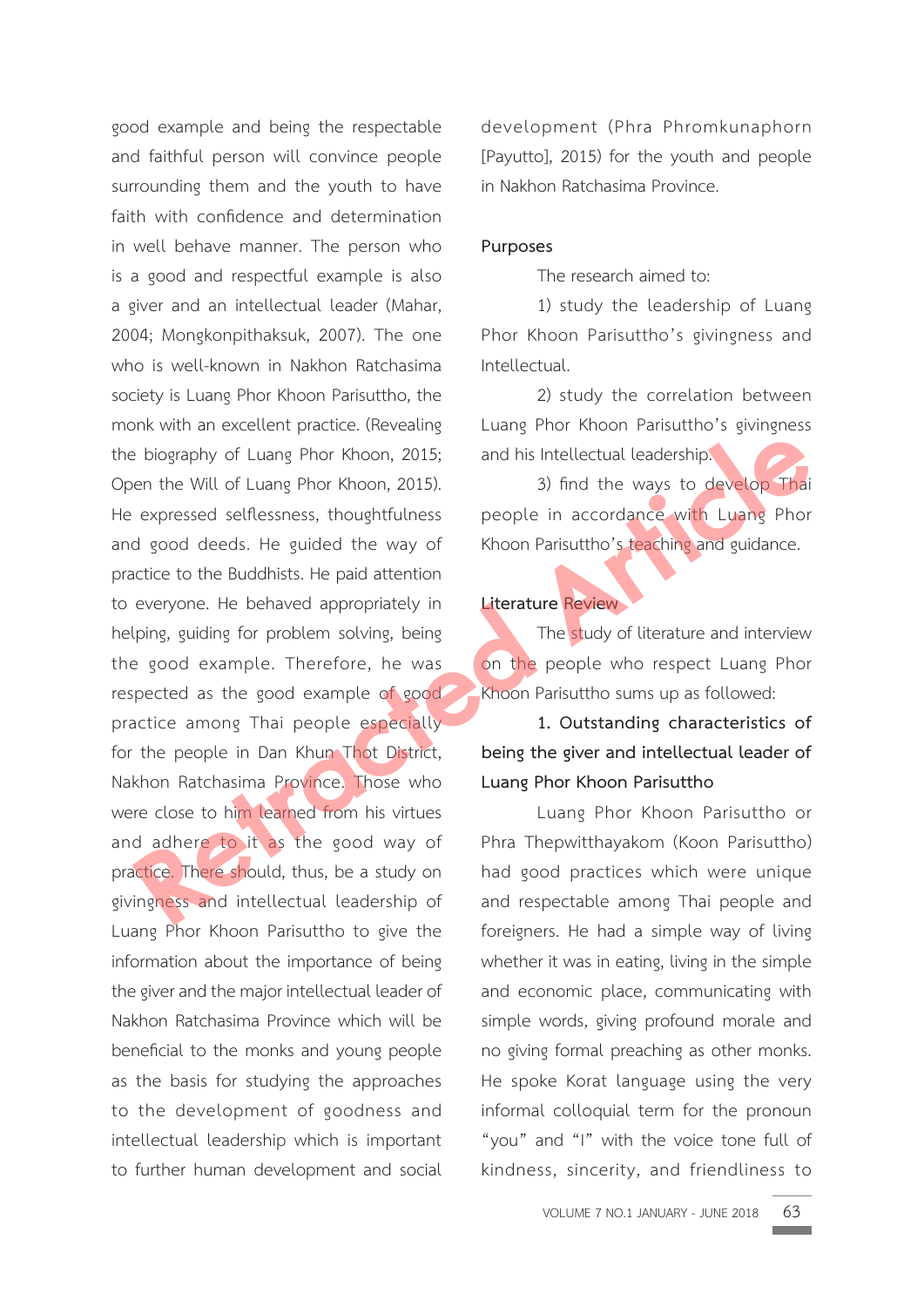the people in general. He also had his own characteristics in squatting and smoking his self-rolled cigarettes. When people donated money for making merits, he received only one banknote and he would return the other banknotes to the donator. Then, he would give blessing for good health by gently hitting the head of those people with a light stick that is used for holy water making. He also patted the back and blew his blessing on to the head to relieve the diseases for those who were sick. He also anointed the cars according to Thai belief that this would help ensure the safety of the drivers. At the same time, he always emphasized on careful driving. He also gave out inscriptions of gold amulet to the Buddhists who hold belief in this for living the good life. People often brought important documents to him to step on for the auspice and achievement in the business operation. **Retraining to Thai belief that this would be the spoot leader of the countly, s according to Thai belief that this would be announced the spot of the same time, he always emphasized on good and bad. You should keep the go** 

 The important sentences and phrases of Luang Phor Khoon Parisuttho were in Korat language (Wat Ban Rai, 2000; Some Stuffs to the Universe, Teachings of "Luang Phor Khoon", the God of the Northeastern, 2015) and preciously indicated the importance of the giver and intellectual leader's roles in the development of Thai people as followed:

 1) The motto of Luang Phor Khoon Parisuttho on giving, "the more you take, the less you have. But the more you give, the more you receive."

 2) Luang Phor Khoon Parisuttho often said, "I already have everything.…"

He explained more, "I have perseverance, non-ambitiousness, faith, compassion, morality, companionship for people, and have dharma in the mind."

 3) Luang Phor Khoon Parisuttho often blessed, "I wish everyone good luck, wealth, and safety. For those who do bad deeds, I ask you to make good deeds for the country to be peaceful and prosperous...."

 4) Luang Phor Khoon Parisuttho often suggested the leaders, "If you want to become the good leader of the country, organization, or family, you have to behave like the spittoon to accept all things both good and bad. You should keep the good things with you and leave the bad things there. No matter what they do, whether it is correct or incorrect, you have to listen to them and tell them to correct it."

 5) Luang Phor Khoon Parisuttho often taught us not to be careless. He said "....Don't be careless. Being careless is not good…. Don't be careless in properties and don't be careless in age" "....Don't be careless in driving."

 When Luang Phor Khoon Parisuttho became very old, he prepared himself before dying by donating his body to be studied by medical students after he died (Phra Phaisan Wisalo, 2015). Later, he died at the age of 91 years, 224 days; 71 years ordinated as a Buddhist monk. In this occasion, King Bhumibol Adulyadej, Queen Sirikit, and the royal family, gave the royal water for his corpse and 12 flower garlands through the Bureau of the Royal Household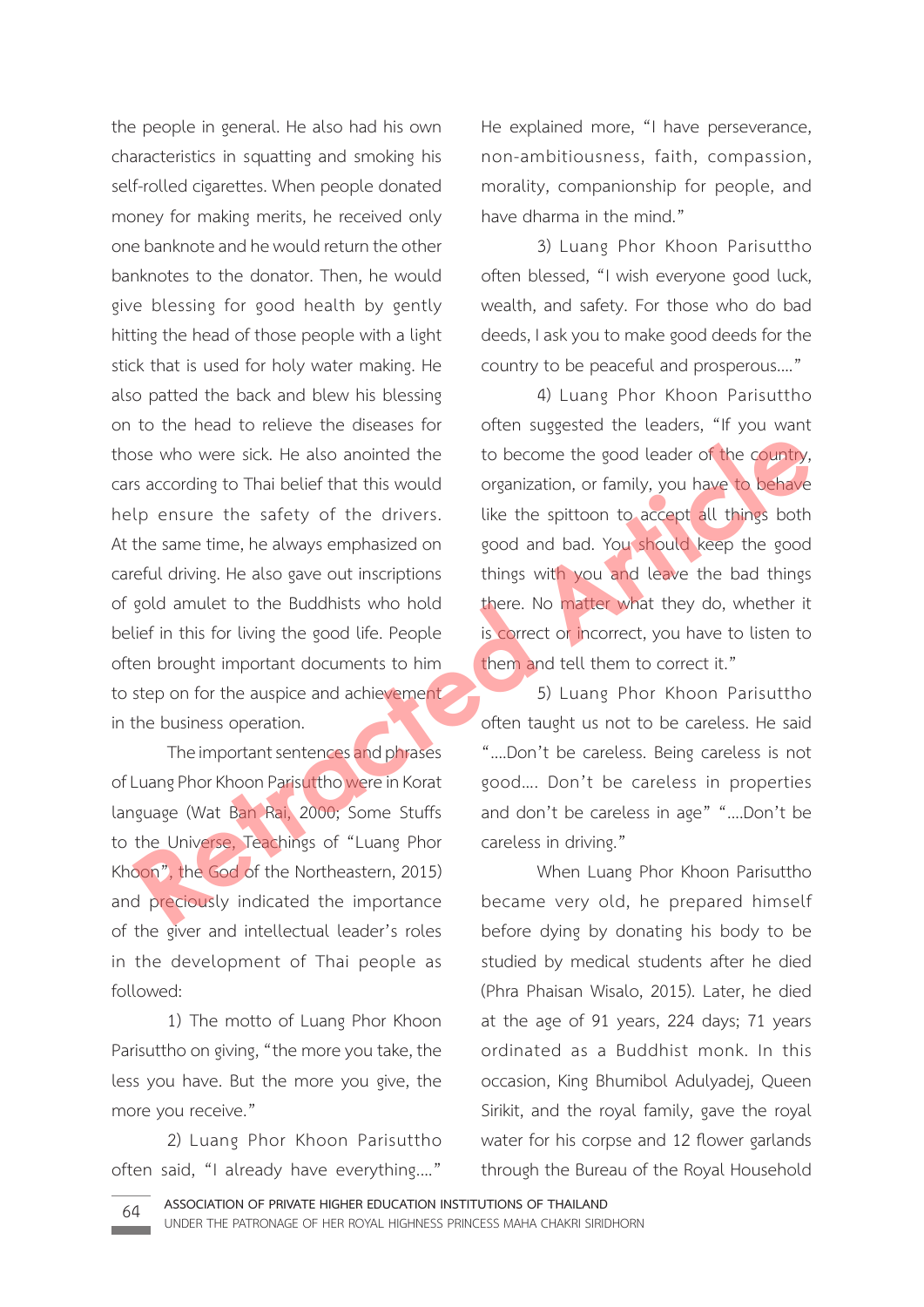to operate. The mortuary urn was also given together with the tiered in special case. It was estimated that after the medical students had already studied the body of Luang Phor Khoon Parisuttho, the cremation would be arranged in 3 years which will be in June, 2018. Then, the cremains and the ashes will be floated into Mae Khong River following the intention of Luang Phor Khoon Parisuttho (Royal Garland Given Together with the Urn to Contain the Body of "Luang Phor Khoon", 2015).

 Luang Phor Khoon Parisuttho supported the restoration of temples and monasteries. He supported the construction of schools, hospitals, and many public properties by using the money donated by the Buddhists who came to make merits (Wat Ban Rai, 2000). He was the leader in creating public properties and conducting the activities for public benefits. This shows how much faith he received from the people in general.

 It can be initially concluded that Luang Phor Khoon Parisuttho was the "Giver" who always gave properties, things, teaching, mottos, encouragement, chances, and preaching to general people (Phra Phromkunaphorn [Payutto], 2006; Phichit Buddhism Bureau, 2010). He also had the characteristics of intellectual leader who was dedicated, had consciousness, thought well, controlled the temper well, was flexible, had human relations, understood the situations, communicated and behaved appropriately, helped, suggested

the problem solution, had compassion, and was a good example for the Buddhists, persons involved, and general people. His characteristics were correlated. When he was the Giver, he gave the suggestions, teaching, and persuasion positively in the intellectual way. Giving is the basis of relationship both socially and naturally (Nakvichet, 2006; Phra Phaisan Wisalo, 2015; Sinlarat, 2012). It has the relevance and linkage to the ethical leadership (Somprach, 2016). Moreover, being an intellectual leader is also related to transformational leadership and servant leadership which are correlated in terms of practical awareness and ethical encouragement for the acquaintances. (Phongsiwat, 2006; Rattanaphong, 2007). This is correspond to the servant leadership resulting in the achievement in the operation (Meemoei, Jongwisan, & Sakdiworapong, 2011). There are 3 parts in the forms of servant leadership (Suksukhon & Anantanawee, 2014) : 1) self-part in listening, realizing, and having broad vision, 2) relationship with other people, have compassion, persuade to the good way and participate in taking the responsibilities, 3) duties in dedicating ourselves for human development. From The Strategy of the Controller of the same that the properties, thing the retreation of temples and several contrasteries. He supported the restoration of temples and sevant leadership which are correlated on<br>asteries

## **2. Leadership and intellectual leadership**

 Concept and theory of leader, leadership and intellectual leadership:

2.1 Leader and leadership.

 The leaders are some people who have special characteristics, regular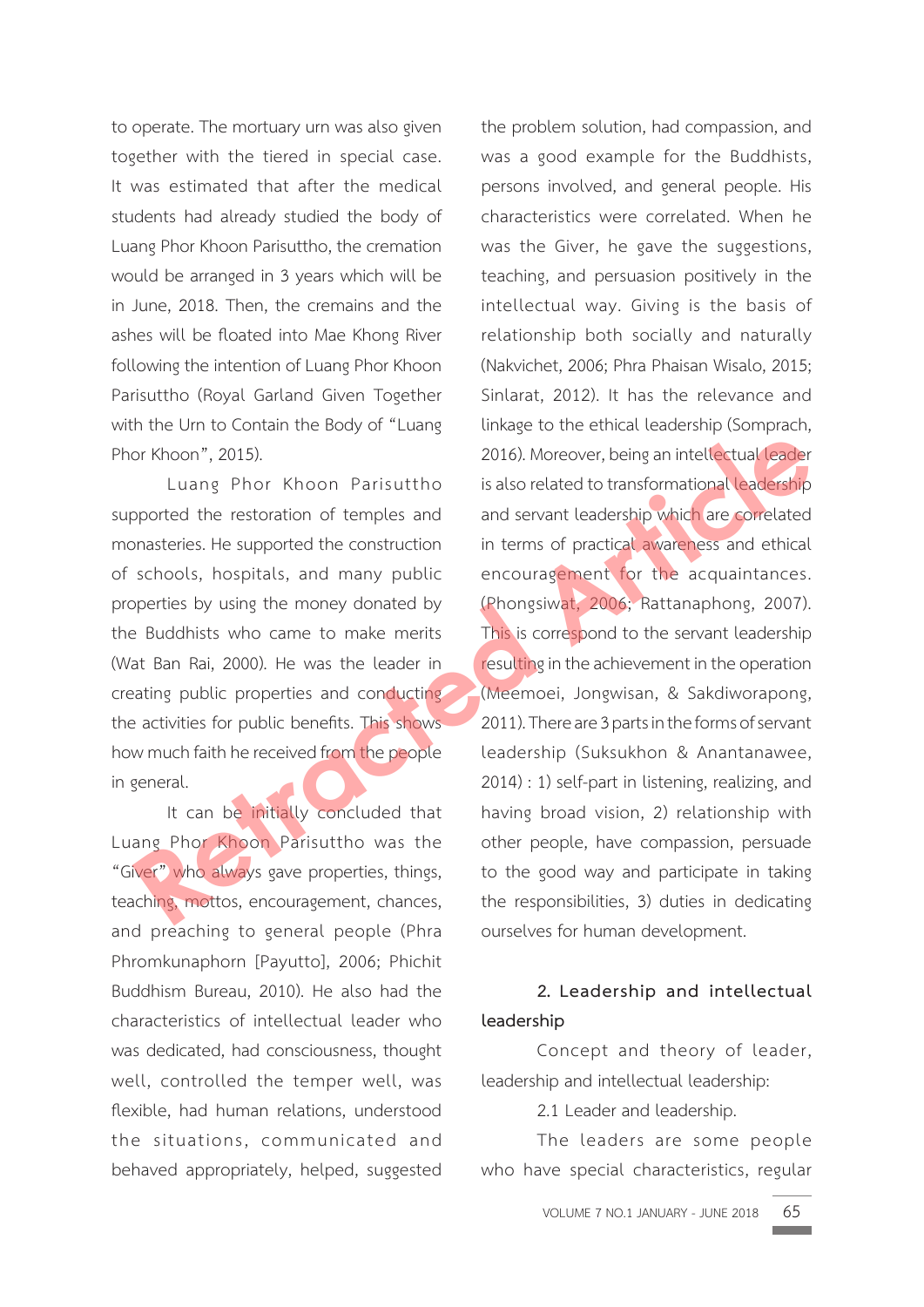self-development. They can lead other people to achieve the good goal. The leadership of the leaders is the special characteristics, important for developing people and society. (Nakvichet, 2006; Lussier & Achua, 2007).

## 2.2 Intellectual leadership

 The leader with Intellectual leadership applied from the ethics of transformational leadership or creative leadership (Phongsiwat, 2006; Rattanaphong, 2007) and servant leaderships (Meemoei et al., 2011). The intellectual leadership is related to the servant leadership. The leaders have companion, cure, persuading, and dedicative to human development. (Suksukhon & Anantanawee, 2014) The characteristics of intellectual leadership are the combination of transformational leadership stimulating and encouraging the good practices to the achievement, flexibility, and servant leadership. Moreover, the giving leadership and the intellectual leadership are also related to the ethic leadership which the leaders have to have principles and ethics in being the leaders (Somprach, 2016). The people derive from the scarification related to having consciousness, thinking well, controlling the temper well, having flexibility, having human relations, having good communication, always helping and suggesting from the good wishes given to all relevant people. This is correspondent with conclusion that the givingness of the leaders in various forms influence the achievement of work 07) and servant leaderships (Meemoei principles in personnel development in the al., 2011). The intellectual leadership organization. The principles in personnel related to the servant leadership. The development, especial

which is the characteristics of intellectual leaders promoting the achievement of work. (Meemoei et al., 2011)

# **3. S e l f - d e v e l o p m e n t a n d development on personnel in the organizations**

 This research aimed to study the approaches in development of Thai people following the practices of Luang Phor Khoon Parisuttho. Therefore, it focused on the principles in personnel development in the organization. The principles in personnel development, especially in the academic institutes are as followed:

1) Principles of personnel development, the development of modern Thai people should be done to earn money for living by using knowledge, innovating in every career at every level, learning with the desire of life in every point of life in various forms to focus on developing good people, building the good society, and developing human society to help developing people with mutual assistance (Panich, 2017). The principles of self-development are the practice and development called Sikka or education focusing on developing people who have good habits, good human relation, generousity, kindness, human skills, learning skills, leadership, decision making with different thinking and practices to have the exchange in learning to create the learning community in general.

2) Awareness in personal development in diverse organizations.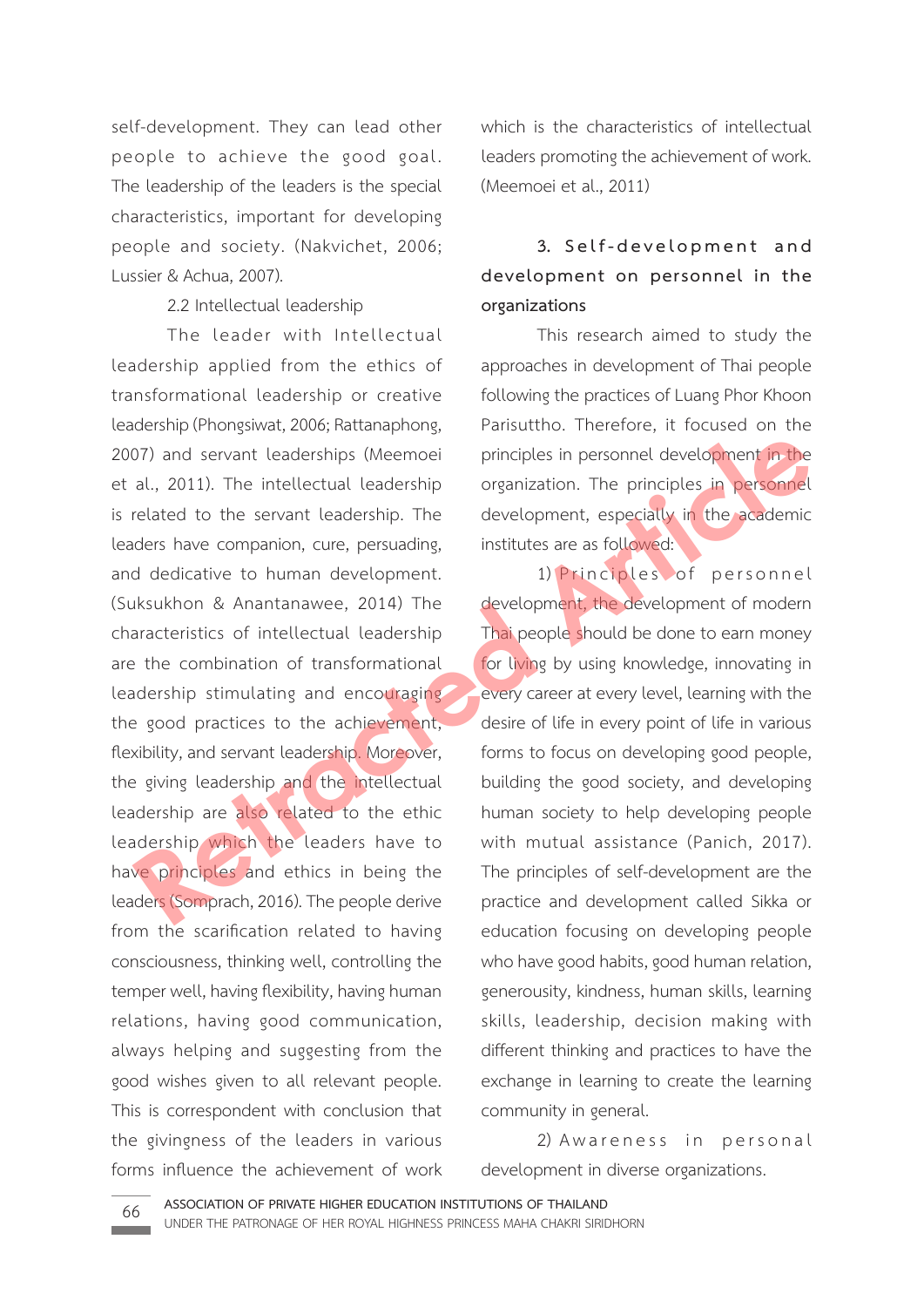For the personal development in the organizations, the executives should be aware of the varieties of the personnel in the organizations having different characteristics; (1) groups of people who are reasonable, sincere the objectives in being the leader with. They are fast, highly determined, and have the influence on other people, (2) groups of people who are organized, delicate, profound, think a lot, like to inspect, love the privacy, and have power in the development, (3) groups of people who love entertaining, have creative thinking, are simple, have power in fighting and developing the works, are relaxed, optimistic, and are the power in the development of work, (4) groups of people who are easygoing, can adapt themselves to other people and environment easily, flexible, relaxed, avoid fighting or conflict, can reconcile the problems reasonably, prudent, careful. In reality, persons in each group of habits always have the habits of the other group or several groups in combination. The personal development in the organizations require various and appropriate methods. Retression of the conducted the current of person sthics, and appropriate methods.<br>
Retracting, have creative thinking, it can be conducted by recruiting, selecting, selecting, selecting, selecting, selecting, selecting, s

 3) Personal development in the educational institutes.

 The development of individuals generally emphasizes the development of educational institutions and requires teachers as key persons in direct operation. The support from the management team is also needed. Most important problem nowadays is the development of teachers to change the way they think. The process

of learning arrangement to develop the 21st century learners is to allow them to fully learn and work on what is learned whether it is knowledge, good deeds, and practical skills with the focus on peaceful living altogether in the society as well as allowing them to encounter and solve the problems (Panich, 2017) under the support and encouragement of the executives corresponding with the targets and context of each society and community (Malaikwan, 2017). For the development of person ethics, it can be conducted by recruiting, selecting, orientation, training, evaluation on working performance, awarding, and punishing when something has been wrongly done (Noonin, 2013).

## **4. Related researches**

 The researches relevant to giving and intellectual leadership of Luang Phor Khoon Parisuttho are:

 Suksukhon and Anantanawee (2014) conducted the research on the servant leadership of the executives of primary educational institutes. The research results revealed that there were 3 parts in the servant leadership. The 1st part consisted of listening, realizing, creating the imagination, and having broad vision. The 2nd part consisted of compassion, alleviation, persuasion, and mutual responsibilities. The 3rd part, duties/resources consisted of dedicating themselves for human development and creating the groups of people.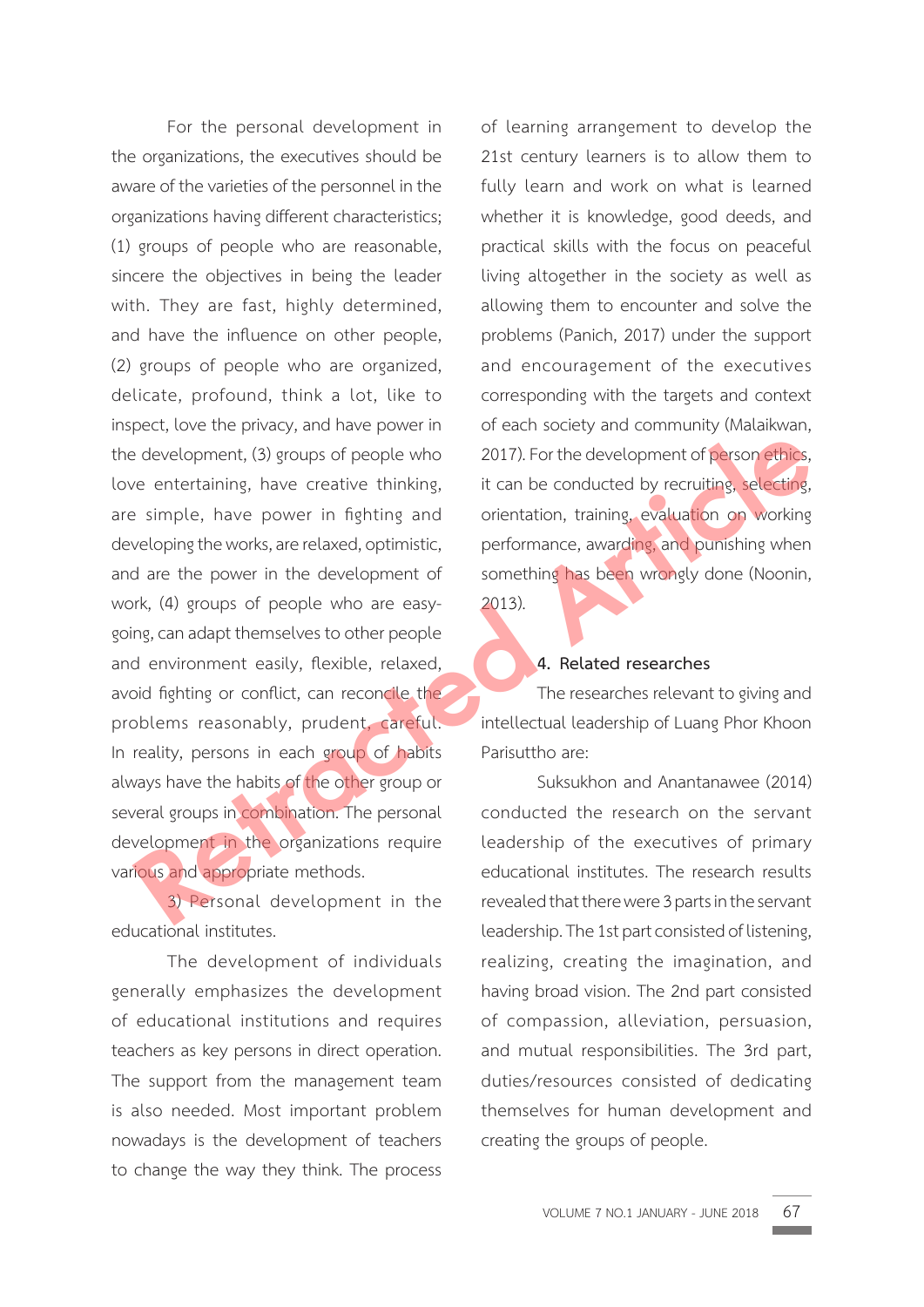Yoochareon and Na Wichean (2015) studied the Buddhist leadership with positive organizational behaviors caused by the use of Buddhist leadership. The research results revealed that:

 1) The definition of Buddhist leadership means the process allowing anyone to try using the intellect, goodness, knowledge, and their own competence in leading other people or encouraging them to willingly and enthusiastic in doing things as desire to go towards the good goal.

 2) The factors making the leaders to have the Buddhist leadership on positive behaviors. The leaders use the important 2 principles; (1) Tri Sikka consisting of merit, concentration, and intellect, (2) Four sublime states of mind consisting of kindness, compassion, sympathetic joy, and equanimity in managing the supervised fairly. The management adhering the principle of Buddhist leadership results in the positive behavior divided into 3 issues; effect to themselves, effect to the supervised, and effect to the organization. desire to go towards the good goal. Karawas Dharma 4, Sangahavatthu 4, Four<br>
2) The factors making the leaders<br>
Redhippada, Kanlayanamittatham 7, Phala<br>
have the Buddhist leadership on positive<br>
5, and Sappurisa-dhamma 7,<br>

 Tiamwilai (2013) conducted the research on Buddhist leadership in the educational institutes. The research results revealed that the Buddhist principles were correspondent with the Buddhist leadership and the management of educational institutes as followed:

 1) Buddhist leadership had the correspondent Buddhist principles in 19 principles; Kanlayanamitta, Yonisomanasikan, World protective dharma 2, Dharma for

beautifying 2, Dharma with patronage 2, Kusonlamoon 3, Peaceful living 3, Honesty 3, Sovereignty 3, Karawas Dharma 4, Four sublime states of mind 4, Sangkaha Wattu 4, Itthibat 4, Kanlayanamittatham 7, Sappurissatham 7, Aparihaniyatham 7, Ariyasap 7, 10 Royal virtues of King, Phala 5.

 2) There were 11 correspondent Buddhist principles; Kanlayanamitta, Yonisomanasikan, Dharma for beautifying 2, Dharma with patronage 2, Honesty 3, Karawas Dharma 4, Sangahavatthu 4, Four Rddhippada, Kanlayanamittatham 7, Phala 5, and Sappurisa-dhamma 7.

 3) In personnel management, there were 15 correspondent Buddhist principles; Kanlayanamitta, Yonisomanasikan, World protective dharma 2, Dharma for beautifying 2, Kusonlamoon 3, Peaceful living 3, Honesty 3, Sovereignty 3, Karawas Dharma 4, Four sublime states of mind 4, Sangkaha Wattu 4, Kanlayanamittatham 7, Sappurisa-dhamma 7, Aparihaniyatham 7, Ariyasap 7, and 10 Royal virtues of King.

 4) In financial budgets, there were 14 correspondent Buddhist principles; Yonisomanasikan, Appamatha, World protective dharma 2, Dharma with patronage 2, Koson 3, Intellect 3, Honesty 3, Peaceful living 3, Phala 5, Benjatham Sappurisadhamma 7, Ariyasap 7, Atthangika-magga, and 10 Royal virtues of King.

 5) In the management of educational institutes of the executives following Sappurisa-dhamma 7, it was found that it could be applied well as Sappurisa-dhamma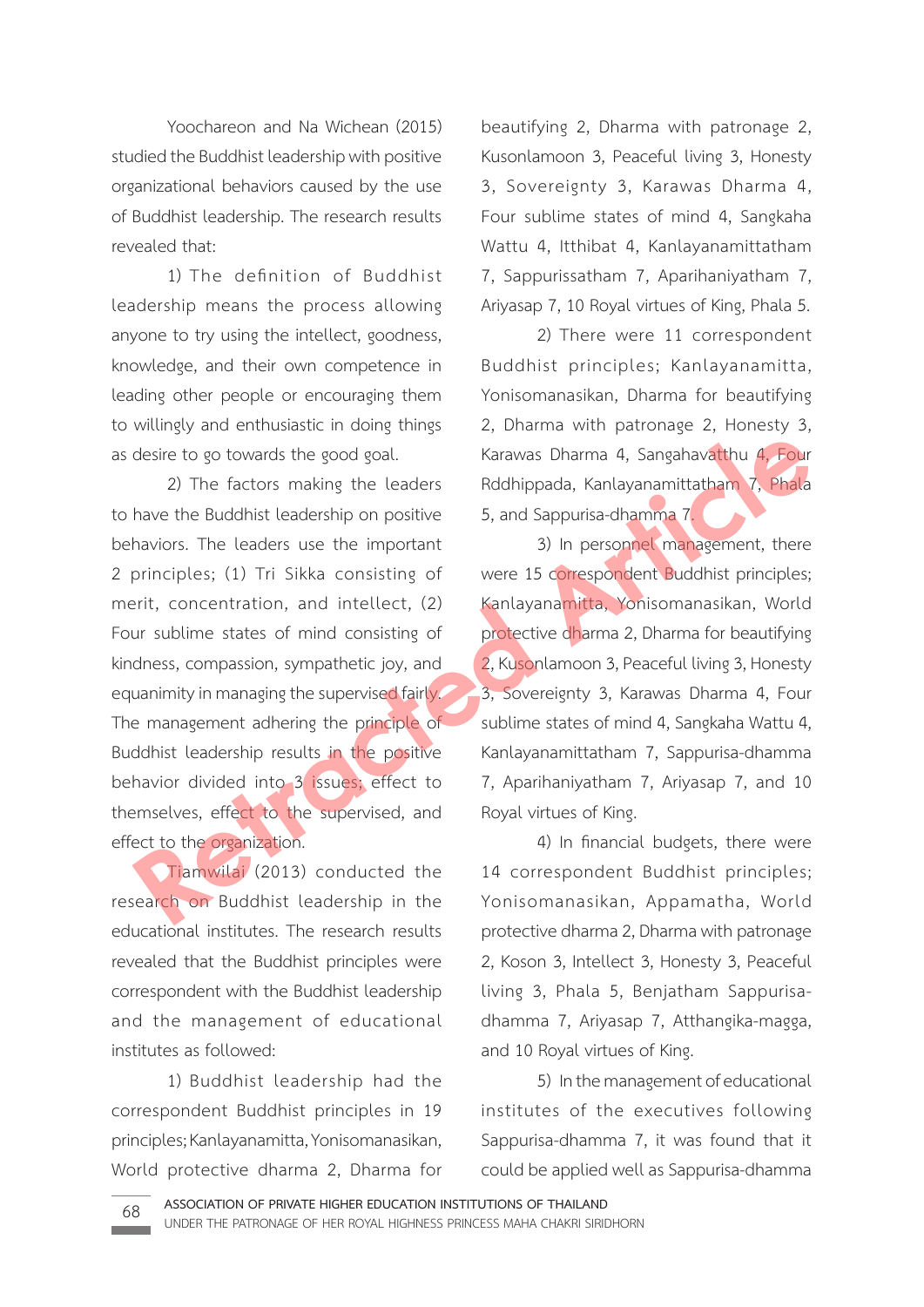7 was the Buddhist principle covering and corresponding to the management of educational institutes in academic affairs, personnel, budgets, and general tasks. It was also the principle for good people having the importance for becoming the Buddhist leaders.

 Posuvan (2014) conducted the research on the leadership in disseminating Buddhism of Phra Mongkon Thepmuni (Sod Janthasaro). The research results revealed that; 1) the leadership in revolutionary theories was more correspondent and appropriate than others, for example, behaving as the respectable models and being the persons with broad vision, 2) the leadership in disseminating Buddhism of Phra Mongkon Thepmuni (Sod Janthasaro) could be synchronized to the Buddhist principles; Four sublime states of mind 4, Sangkaha Wattu 4, 10 Royal virtues of King, Prejudice 4, Sappurisa-dhamma 7, Papanikatham 3, Phala 4, Saraniyatham 6, and 3) the leadership in disseminating Buddhism of Phra Mongkon Thepmuni (Sod Janthasaro) could be applied from his Buddhism dissemination to be beneficial for Thai society today.

### **Conceptual Framework**

 This research was based on the following conceptual framework:



Luang Phor Khoon Parisuttho's givingness and intellectual leadership

## **Figure 1:** Conceptual framework

## **Benefit of Research**

 The result of this research was the important ways for developing Thai people in accordance with Luang Phor Khoon Parisuttho's teaching and guidance, especially for educational institutes and other involved organization in Nakhon Ratchasima province.

#### **Research Process**

 This research was conducted from summing up the main idea of Luang Phor Khoon Parisuttho of a "Giver" (Wat Ban Rai, 2000) which was the most important merit making (Mahar, 2004), an intellectual leader. (Nakvichet, 2006; Revealing the biography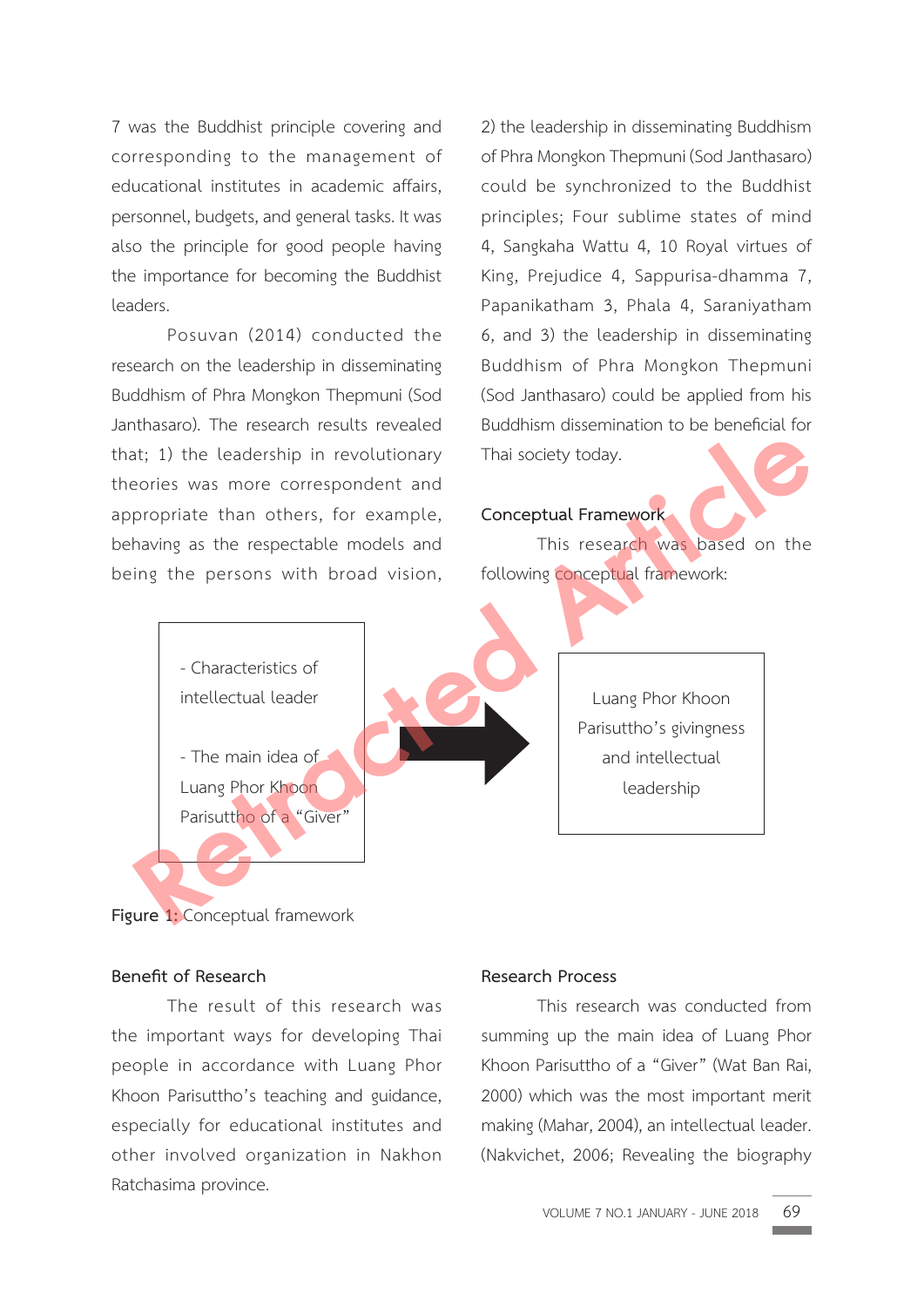of Luang Phor Khoon, 2015), the ethics of transformational leadership or creative leadership (Phongsiwat, 2006; Rattanaphong, 2007) and servant leaderships (Meemoei et al., 2011). This included the data obtained from interviewing relevant people who were close to him, to the givingness and intellectual leadership of Luang Phor Khoon Parisuttho which was the data corresponded by using synthetic table with the study of documents. The research was conducted through 4 steps. The first step was literature review and interviews of people involved. The second step was studying qualitative data by using structured questionnaire. The quality of questionnaire was verified by 5 experts. 17 Luang Phor Khoon Parisuttho's followers were interviewed. The questionnaire was designed after data saturation. The third step was the qualitative data study which was conducted through questionnaire on givingness and Intellectual leadership of Luang Phor Khoon Parisuttho which was in Likert Scale and passed the quality verification by 5 experts. One set of questionnaire had the consistency of 0.60 - 1.00 and the reliability of 0.88 - 0.92. The data was collected from 317 parents and teachers in Amphoe Dan Khoon Tod, Nakhon Ratchasima Province through schools which counted to 79.65 percent of the sample group by technique of Simple Random Sampling. The questionnaire was answered mostly by the public who knew about Luang Phor Khoon Parisuttho. **Results:**<br> **Results:**<br> **Results:**<br> **Results:**<br> **Results:**<br> **Results:**<br> **Results:**<br> **Results:**<br> **Results:**<br> **Results:**<br> **Results:**<br> **Results:**<br> **Results:**<br> **Results:**<br> **Results:**<br> **Results:**<br> **Results:**<br> **Results:**<br> **Resul** 

### **Data Analysis**

 Descriptive statistics by the mean and the standard deviation of individual survey items for Luang Phor Khoon Parisuttho's givingness and Intellectual leadership were analyzed. Next the Pearson's correlation was calculated for the relationship between his givingness and Intellectual leadership. Lastly, the study of the ways to develop Thai people in accordance with his teaching was summarized.

#### **Results:**

Results found that:

 **1. Luang Phor Khoon Parisuttho's givingness and intellectual**

 1.1 The givingness of Luang Phor Khoon Parisuttho was at the highest level  $(\overline{X} = 4.69)$ . When considering each item, the items with the highest level were; money donation contributing to the charity of King Rama 9; money donation for the construction of public properties such as hospitals, police stations, district offices, schools, roads; donation of things as public benefits such as rescuers and ambulances; giving properties and things to poor people to feed themselves and their children; giving scholarships to poor students; donation of body for the study of medical students; encouraging and adhering by giving the auspice amulets; expressing the best wishes by knocking the head of those who had faith for the auspice and made them have the happy life; donation of given things to the followers and general people; giving the places for earning money to the villagers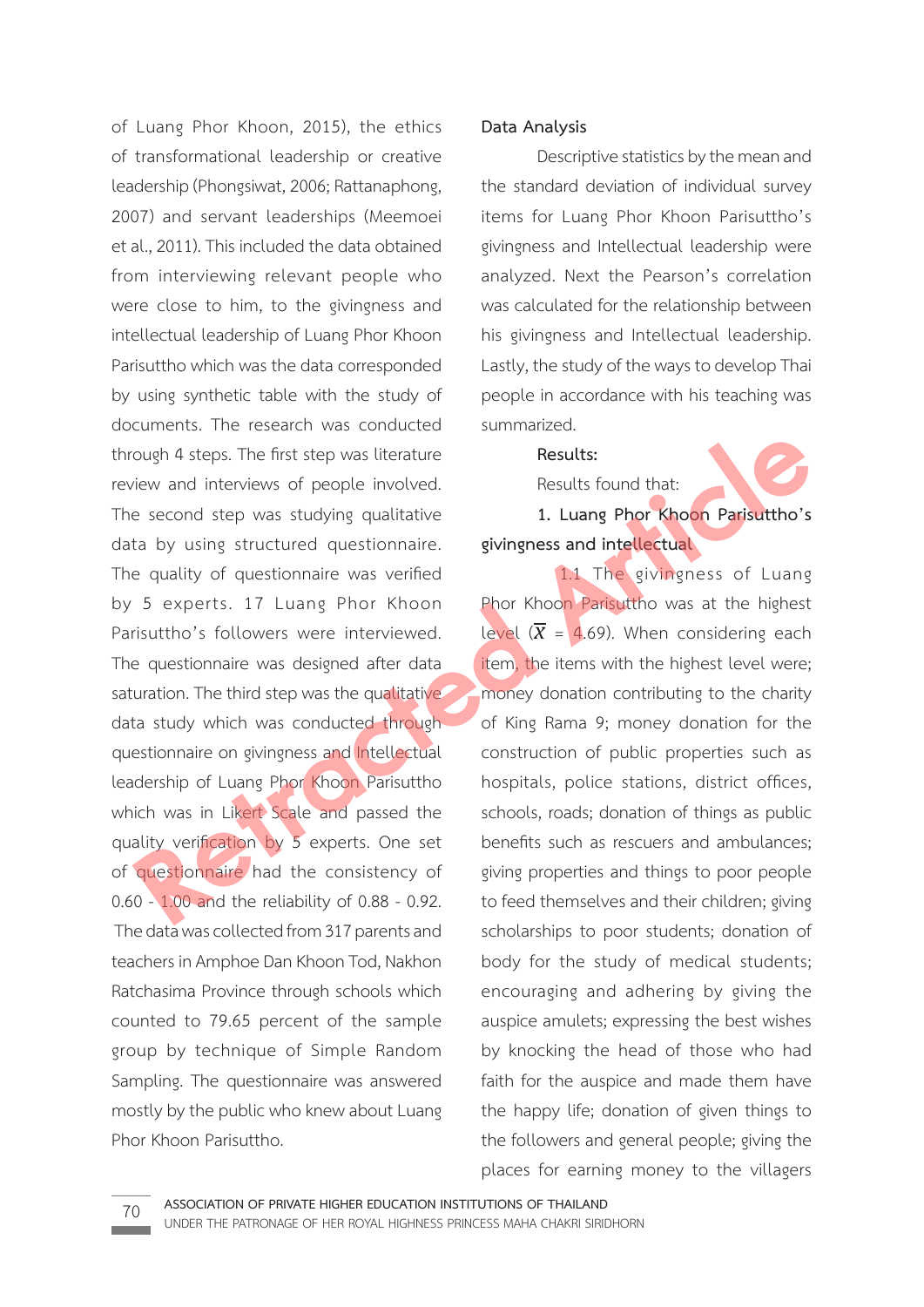such as for playing music and selling things in the temple; giving" as appropriate and following the individual necessity; "Giving" things to everyone fairly; giving teaching, motto, and preaching to preserve the five Buddhist rules, not to be careless, to save money, to be patient, diligent, conscious, and to know to "give"; and Being kind and friendly to general people  $(\overline{X} = 4.59)$  to 4.83). Only Luang Phor Khoon Parisuttho's returning 1 banknote to those who donated money was at the high level  $(\overline{X} = 4.50)$ .

 1.2 The intellectual leadership of Luang Phor Khoon Parisuttho was at the highest level  $(\overline{X} = 4.74)$ . When considering each item, all items were at the highest level. Details were as followed; monitoring the news of social changes; commitment to human development following the Buddhist principles; intuitive communication using easy-to-understand words; communicating straightforwardly for the message to be easily understood; giving loving-kindness to **Retrained** Material Leadership that the high level ( $\overline{X} = 4.50$ ). That problems; expressing good wishes to 1.2 The intellectual leadership the surrounding people is odo deeds and hest level ( $\overline{X} = 4.74$ ). When cons

the followers and general people; honoring the individuals and general people; behaving appropriately and consistently; persuading the others to have good conscience, unity, patriotism and creating benefits to the society; donating money for personal development; having consciousness both in speaking and acting; encouraging people to live and do good things; warning or prohibiting people when they do something inappropriate; helping advising those who had problems; expressing good wishes to the surrounding people; encouraging the surrounding people to do good deeds and the beneficial things  $(X = 4.58$  to 4.82).

 **2. Relationship of the givingness and the intellectual leadership of Luang Phor Khoon Parisuttho**

 The givingness and the intellectual leadership of Luang Phor Khoon Parisuttho are linear related, at the 0.01 significant level, with positively high correlated (r = 0.758), shown in Table 1.

|            |                         | Intellectual<br>leadership |
|------------|-------------------------|----------------------------|
| Givingness | Pearson Correlation (r) | $0.758**$                  |
|            | N                       | 317                        |

**Table 1** Pearson Correlation of givingness and Intellectual leadership

**Note:** \*\* notified is significant at the 0.01 level

 3. The ways to develop Thai people in accordance with his teaching and guidance:

 3.1 At an individual level and at a group level were self-consideration or self-evaluation on good conduct; being an intellectual leadership ; conducting, studying, and spreading Luang Phor Khoon Parisuttho's guidance to convince individuals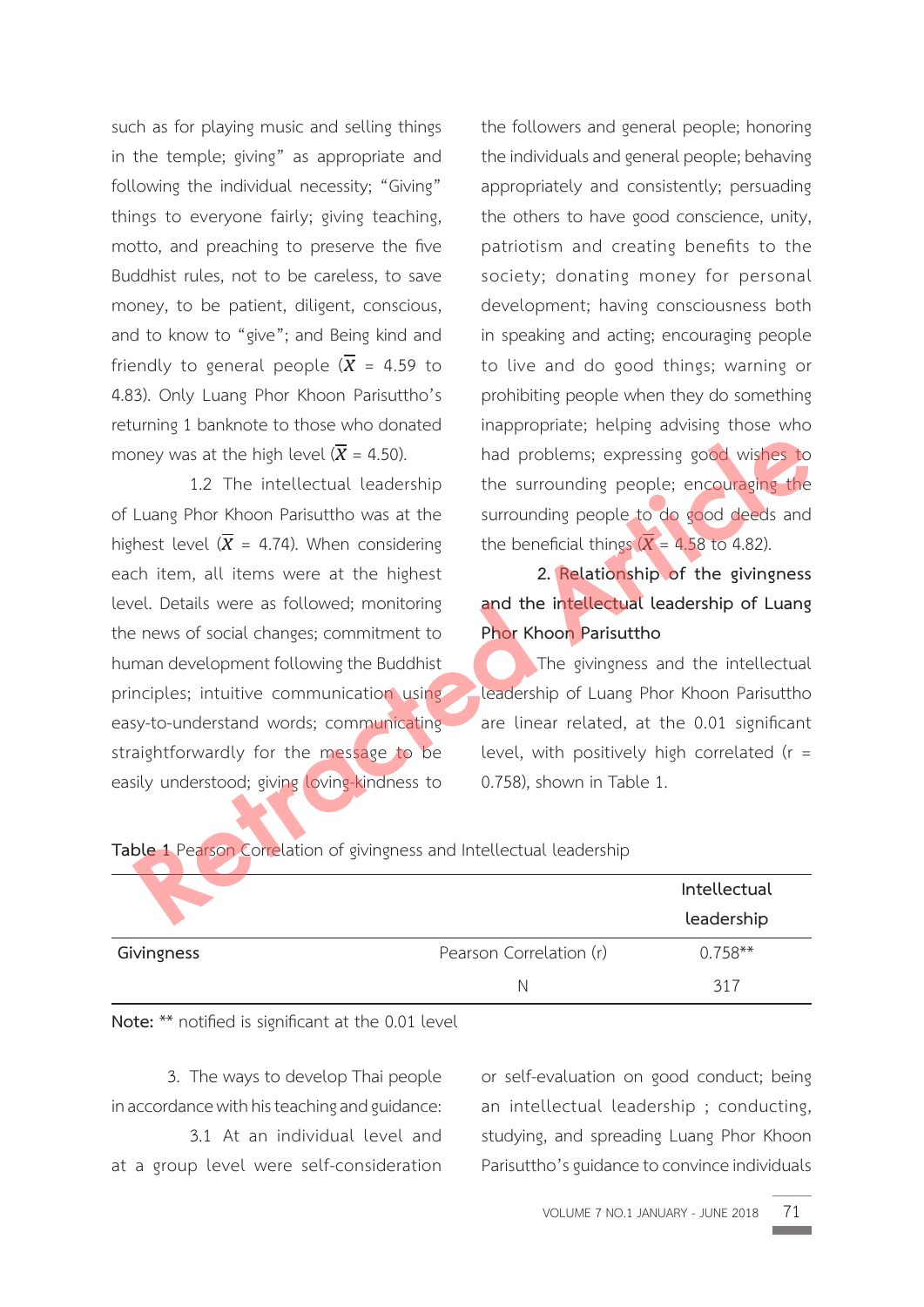and groups to do according to his guidance; helping to continue and spread songs about Luang Phor Khoon Parisuttho; participating in or organizing a competition on producing materials to spread his good conduct; participating in or organizing activities to share knowledge on Luang Phor Khoon Parisuttho; honoring those who conducted according to Luang Phor Khoon Parisuttho's guidance; participating in or organizing activities to do good deeds for him; advising other people to reduce or quit smoking and other illicit drugs used by citing Luang Phor Khoon Parisuttho's teaching; and evaluating self-satisfaction on conducting good deeds according to his guidance.

 3.2 At an organizational level both educational institutes and other involved organization in Nakhon Ratchasima province, the development ways were setting a policy for following Luang Phor Khoon Parisuttho's guidance in the institute; publicizing policy for following Luang Phor Khoon Parisuttho's guidance; adding contents about him in the curriculum; setting up extra-curricular activities about him; developing teachers to teach about him; requiring teachers to add contents on his good conducts in their classroom; managing and monitoring their outcome; publicizing the policy to other institutes and organizations so that they took part in building a people development curriculum in accordance with Luang Phor Khoon Parisuttho's good conduct; organizing a good

conduct contest for schools or knowledge organizations on special occasions such as his birthday anniversary; Temples in Nakhon Ratchasima Province's policy on ublicizing Luang Phor Khoon Parisuttho's givingness and intellectual leadership; supporting and promoting research and songs on Luang Phor Khoon Parisuttho's good conduct; organizing a conservative tourism project; reserving Tepwittayakom Sanctuary and promoting it as a knowledge source; organizing a contest or a project on Luang Phor Khoon Parisuttho; Making materials or organizing a materialmaking competition to publicize his good conduct; setting an atmosphere suitable for making good conducts for individuals and groups of individuals; giving importance to and supporting building culture of good conduct making for individuals and groups of individuals according to Luang Phor Khoon Parisuttho's guidance; honoring those who continued his teaching and good conduct; establishing an organization to continue good deeds making according to his guidance; building self-evaluation form on givingness and intellectual leadership for the public; and building self-satisfaction evaluation form for the public when they had developed givingness and good conduct according to his guidance. **Retractive Constantinery** and a considerably considerably considerably considerably considerate and the publicize that specifical conducting socialisation on conducting social conduct; setting an alternation of Parisultho

> This research can be discussed in the important issues as follows:

> 1. The results found that the givingness of Luang Phor Khoon Parisuttho was at the highest level confirmed by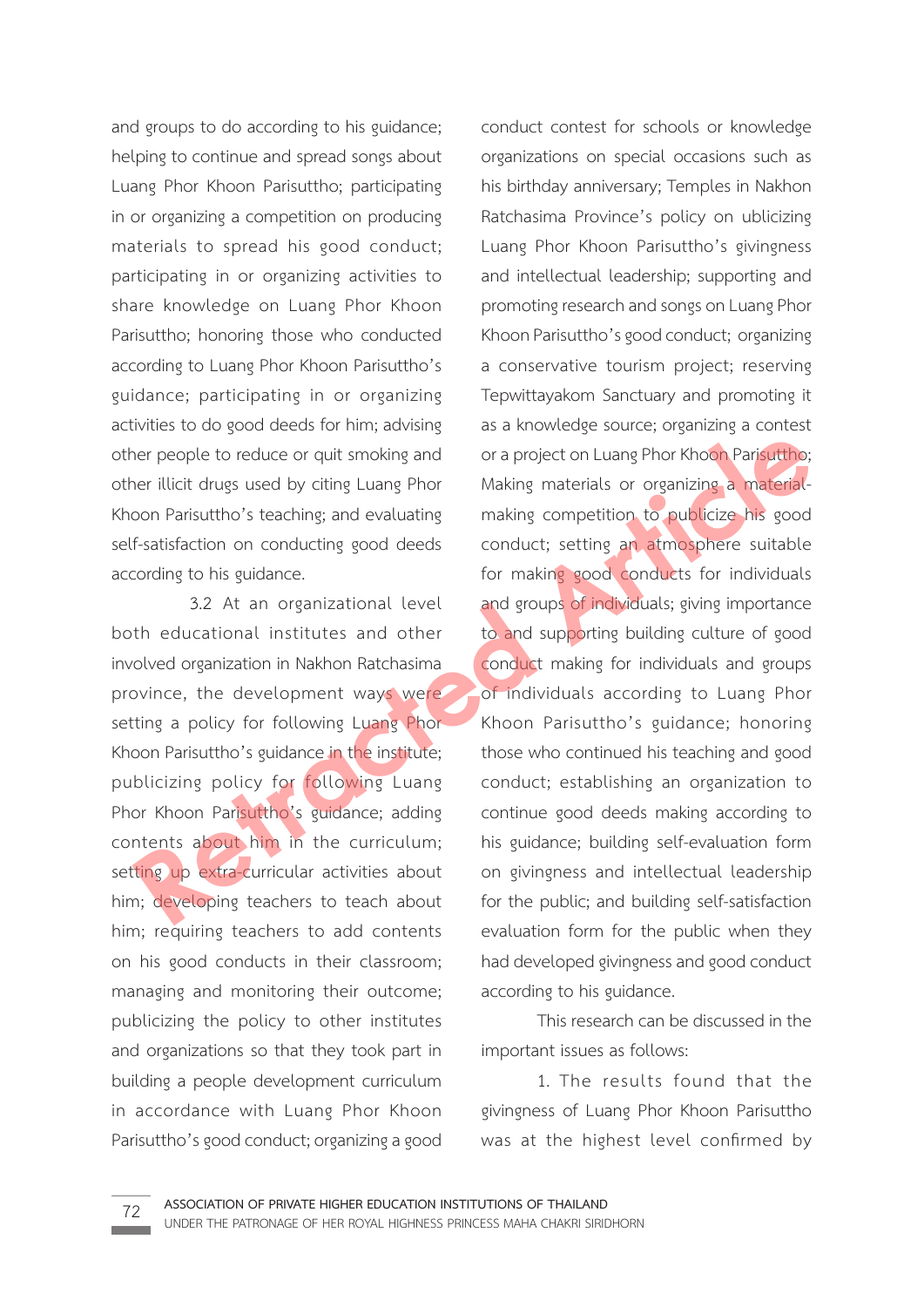the 17 interviewees giving the data. This may be because his characteristics are respected among people in Dan Khun Thot District. They give the data in the same direction of his givingness in properties, things, teaching, mottos, encouragement, opportunity to general people.

 2. The results also found that the intellectual leadership of Luang Phor Khoon Parisuttho was at the highest level. This may be because he was respectful among people in Dan Khun Thot District. He expressed his ability to communicate with people and groups of people in a motivational or persuasive way to do good deeds. Phra Phromkunaphorn (Payutto), 2006 proposed that the leadership of the leaders played the important roles in developing people and society. Suksukhon and Anantanawee (2014) explained that the intellectual leadership was related to the servant leadership. The leaders had companion, cure, persuading, and dedicative to human development. This is compared to the intellectual leadership of Luang Phor Khoon Parisuttho which people in Dan Khun Thot District similarly acknowledge and give data in the same direction.

 3. According to the research results of relations between the givingness and the intellectual leadership of Luang Phor Khoon Parisuttho, the relations were positive and at the high level as the characteristics of intellectual leadership were the combination of transformational leadership stimulating

and encouraging the good practices to the achievement, flexibility, and servant leadership. Moreover, the giving leadership and the intellectual leadership were also related to the ethic leadership which the leaders have to had principles and ethics in being the leaders (Somprach, 2016) following the idea that the behaviors of giver who gave properties, teaching, mottos, encouragement, opportunity, and preaching to general people often derived from the scarification related to having consciousness, thinking well, controlling the temper well, having flexibility, having human relations, having good communication, always helping and suggesting from the good wishes given to all relevant people. These were the characteristics of an intellectual leader correspondent with the idea that the monks were the intellectual leaders being responsible for giving knowledge, teaching, and preaching to people in the society (Poonpipat, 2005). This is correspondent with Meemoei et al. (2011) who concluded that the givingness of the leaders in various forms influence the achievement of work which was the characteristics of intellectual leaders promoting the achievement of work. This was also correspondent with Suksukhon and Anantanawee (2014) who conducted the research on the form of servant leadership of the executives finding the important issues related to this research that were the broad vision, relationship building, companionship, and persuasion. Dan Khun Thot District. He expressed<br>
accompanicate of the property of the communicate with people<br>
at the expressed scarification related to having consciousness,<br>
ability to communicate with people<br>
at the seculor of peo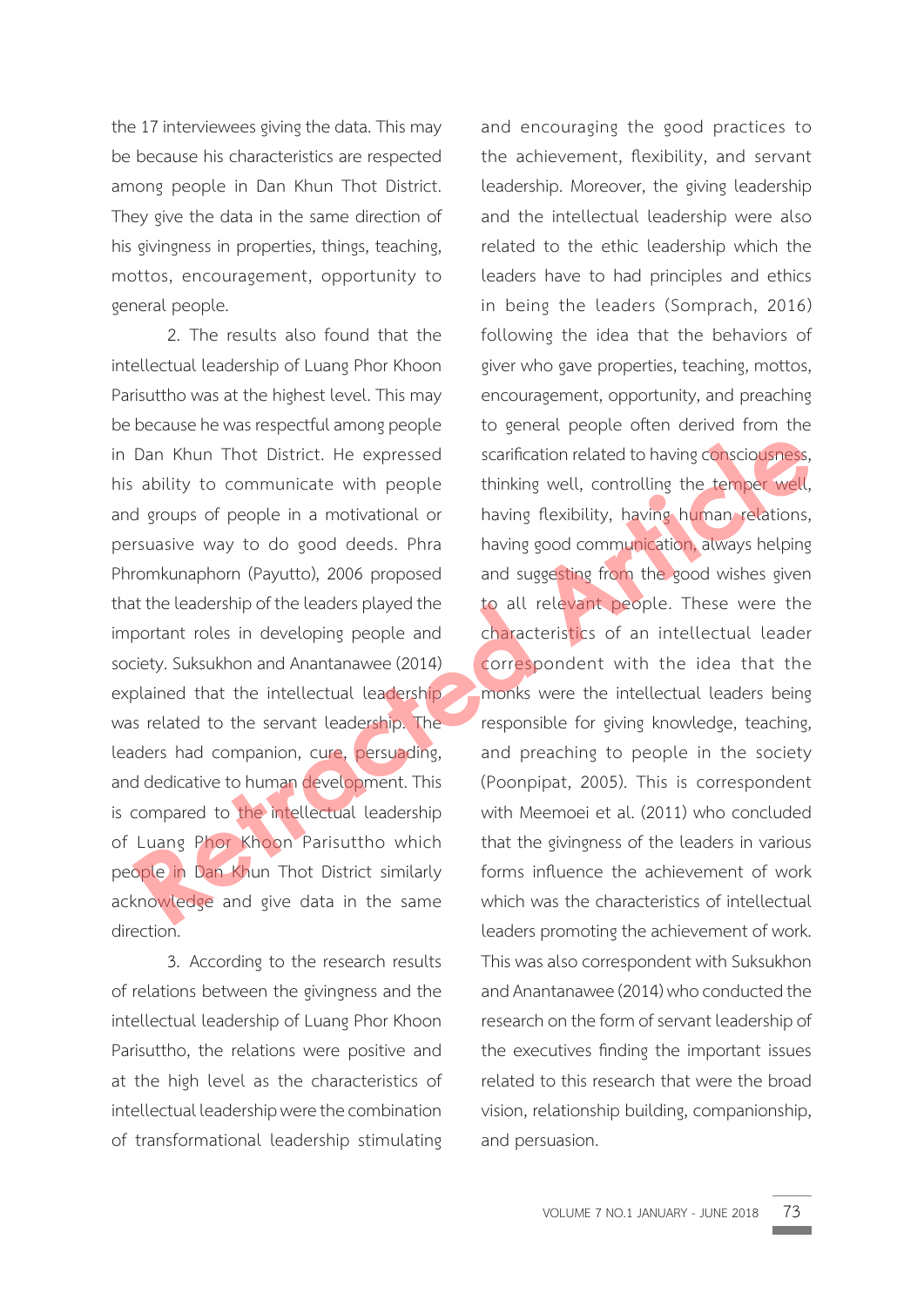4. The results found that the approaches in developing Thai people following the teaching and way of practices of Luang Phor Khoon Parisuttho in the individual and group levels in the education, self-assessment, exchanging in learning, following the teaching, participation in the activities, and further the good practices following his teaching was in agreement with the idea of personal development with the principles in the self-development (Panich, 2017). This was the integrating self-development in the behaviors, mind, knowledge, and thoughts called intellect. The development in all areas must be conducted altogether with the education, good habits, human relations, generosity, human skills, essential skills, and exchange in learning until having community of knowledge in general. In agency level, there should be the policy to further the good practices following the approaches of Luang Phor Khoon Parisuttho in the educational institutes in the curriculum, learning management, and research requiring the executives and teachers in disseminating and creating the participation with the community in transferring such issues in various forms following the ideas in proposing the development process of general people by focusing on the development of educational institutes. This required the teachers in the management directly and there must be the promotion and support from the executives (Panich, 2017). Including **Retraining the solution of the solution of the solution of the solution of the solution of the solution of the solution of the solution of the solution of the behaviors, mind, Moreover, there are sufficient number of owle** 

relevant agencies, there must be the operation of personnel development in the agency level in accordance with the goals and contexts of the society and community (Malaikwan, 2017). For the arrangement of contest on the song composition related to good deeds dedicated to Luang Phor Khoon Parisuttho, the appropriateness was in the moderate level as the time has passed and there were other occasions occurring at the present. This causes the audiences to have the involvement in the song contents. Moreover, there are sufficient number of songs in commemoration to him which can be accessed via online media.

## **Conclusion**

This research has some limitations in presenting concretely the communication in the Korat language of Luang Phor Khoon Parisuttho which represented the delicacy of language and played an important role in Luang Phor Khoon Parisuttho's teaching and guiding of good practices for the Buddhists.

#### **Recommendation**

#### 1. Policy recommendations

 The relevant organization which is the Provincial Education Bureau, through the Provincial Education Commission, should stipulate the policies to put the guidelines of Luang Phor Khoon Parisuttho into further practice. Especially in the educational institutes, there should be the operation in the curriculum, learning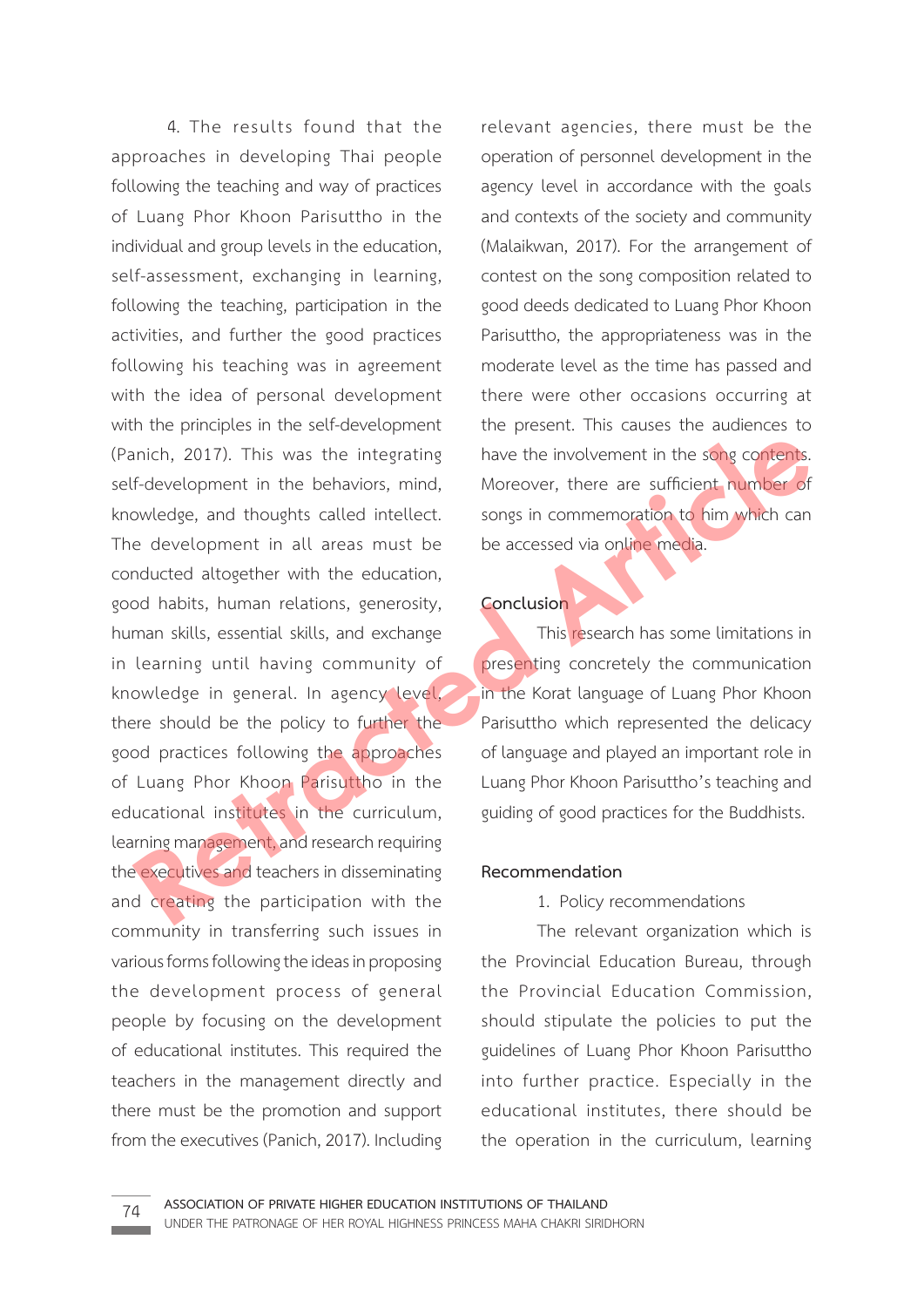management, researches, dissemination, and participation created with the community in furthering such issue in various forms. The provincial cultural bureau of Nakhon Ratchasima Province should enforce in raising the awareness on the givingness and the intellectual development as guided by Luang Phor Khoon Parisuttho to people by establishing the working team to interpret such values by arranging the activities to raise the values in arranging the contest and seminar to encourage and further.

2. Practical recommendations

 (1) The relevant agencies should plan, operate, monitor, support the operation, and estimate the operation on the practices following the guidelines of Luang Phor Khoon Parisuttho. (2) People and group of people should study, assess, and perform the operation following the practices of Luang Phor Khoon Parisuttho as well as assessing their self-development in givingness and intellect. (3) People, group of people, and agencies participating in furthering the practices following the guidelines of Luang Phor Khoon Parisuttho should give knowledge and data initially and further in the integration form with the creation of goodness and other activities by practicing. For the content of expansion to other<br>
minar to encourage and further.<br>
2. Practical recommendations<br>
(1) The relevant agencies should plan,<br> **References**<br>
destimate the operation of the operation of the organizations. Ret

 3. Recommendations for further researches (1) There should be the monitoring on the operation following the approaches to the development of Thai people in accordance with the guidelines and way of practices of Luang Phor Khoon

Parisuttho. (2) There should be the study in creating the form of learning management following the guidelines and way of practices of Luang Phor Khoon Parisuttho. (3) There should be the study of personnel development following the guidelines and way of practices of Luang Phor Khoon Parisuttho. (4) There should be the study and analysis on the outstanding characteristics of Luang Phor Khoon Parisuttho and the study of approaches in furthering such issue particularly before the expansion to other issues.

#### **References**

CardioOK. 2012. **Develop people, develop the organizations.** Retrieved October 5, 2015, from http://www.cardiook. net/content/view/23-พัฒนาคน-พัฒนาองคกร-ตอนที่3.html

- Jitradab, S. 2014. Challenge of learning in the 21st century. **Meeting and presentation of national academic performance for the 2nd time on the development of educational quality in the 21st century.** Nakhon Ratchasima, Thailand.
- Lussier, R. N. & Achua, C. F. 2007. **Leadership: Theory, Application, Skill Development** (3<sup>rd</sup> ed.). Mason, Ohio: Thomson/SouthWestern.
- Mahar, T. A. 2004. **An examination of the MLQ and development of the transformational leadership questionnaire.** (Master's thesis, Saint Mary University).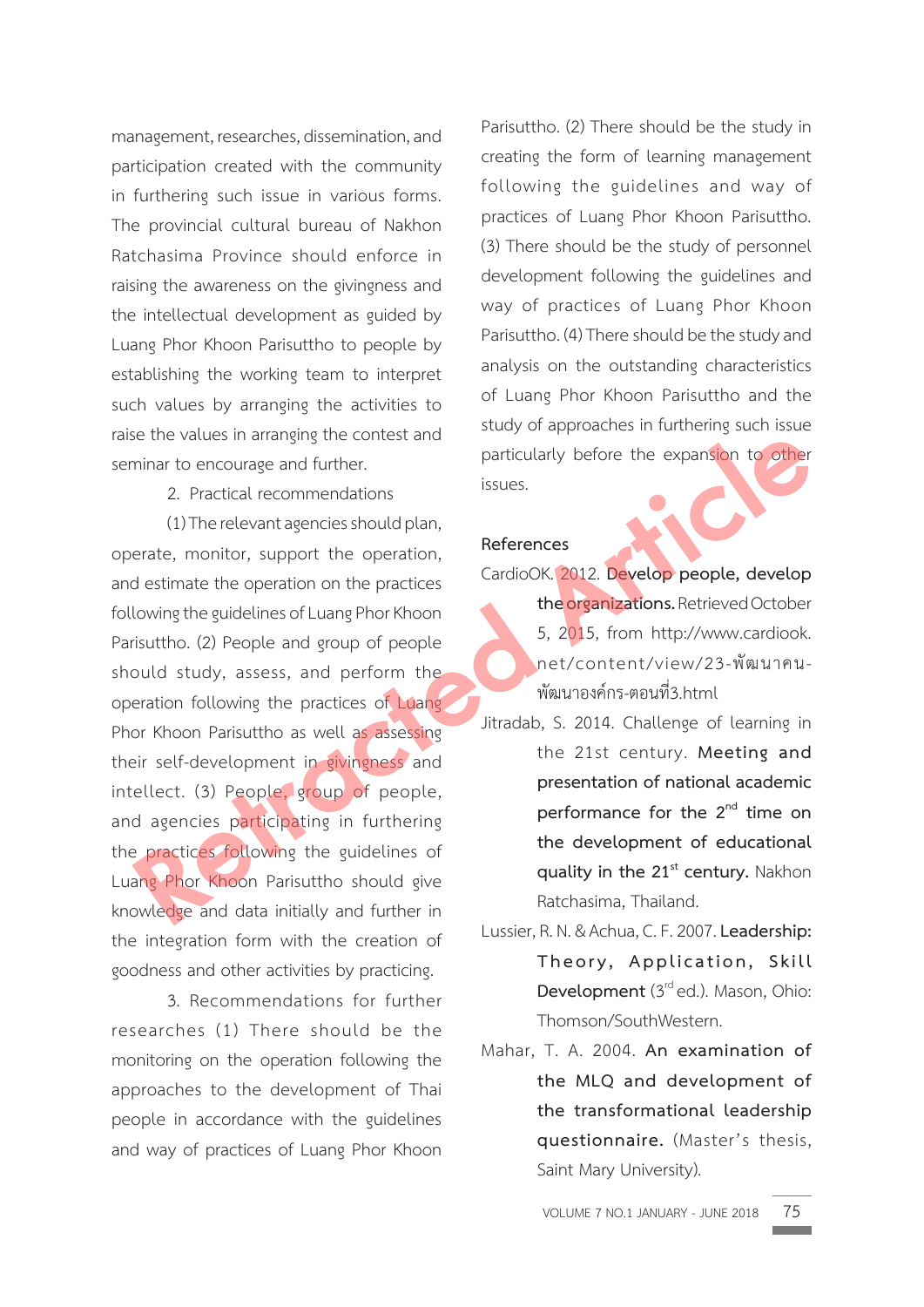- Malaikwan, S. 2017. **Join in the group conversation Guidelines for the development of Thai people following the teachings and way of practices of Luang Phor Khoon Parisuttho.** At Nakhon Ratchasima Teacher Cooperatives, Muang District, Nakhon Ratchasima Province on 12<sup>th</sup> February, 2017.
- Meemoei, T., Jongwisan, R., & Sakdiworapong, C. 2011. Servant leadership, spirituality in organization and job performance of managers in a private food industry business in Bangkok. **The Journal of King Mongkut's University of Technology North Bangkok,** 21(2): 447-455.
- Mongkonpithaksuk, U. 2007. Development of state-changing leadership of chief executive of the SAO for the effectiveness of the organization. **Rom Phreuk Journal,** 25(3): 159-196.
- Nakvichet, K. 2006. **The Factors Influencing the Students' Commitment in Private Universities.** (Doctoral dissertation, Vongchavalitkul University).
- Noonin, S. 2013. Ethical development in organizations through human resource management processes. **Silpakorn University Journal** (Thai version), 33(1): 131-148.
- Open the will of Luang Phor Khoon. 2015. Kom Chad Luek Online. Retrieved October 15, 2015, from http://www. komchadluek.net
- Panich, W. 2017. **Meeting and presentation of national academic performance**  for the 4<sup>th</sup> time on "Route to  **educational quality in Thailand 4.0 era**" on 8<sup>th</sup> January, 2017, at Starwell Conference Center, Nakhon Ratchasima Province arranged by Faculty of Education, Vongchavalitkul University.
- Phichit Provincial office of Buddhism. 2010. **Teaching of Luang Phor Khoon Parisuttho to illuminate the life and create happiness.** Retrieved October 5, 2015, from http://pck. onab.go.th/index.php?option=com\_ content&view=article&id=225:2010- 01-05-02-26-06&catid=76:2009-09- 15-01-17-54&Itemid=166 Spirituality in organization and job<br>
performance of managers in a private<br>
food industry business in Bangkok.<br> **Phichit Provincial office of Buddhism.** 2010.<br> **The Journal of King Mongkut's**<br> **Phichit Provincial office of** 
	- Phra Phaisan Wisalo. 2015, November 7<sup>th</sup>. Last teaching of Luang Phor Khoon. **Matichon Daily.** Jitwiwat Column. p.16.
	- Phra Phromkunaphorn (Payutto). 2006. Leadership state (8<sup>th</sup> ed.). Bangkok: Sukkhapabjai.
	- Phra Phromkunaphorn (Payatto). 2015.  **Leadership state: Importance on**  the human development  **and country development.**  Bangkok: Thammasapha.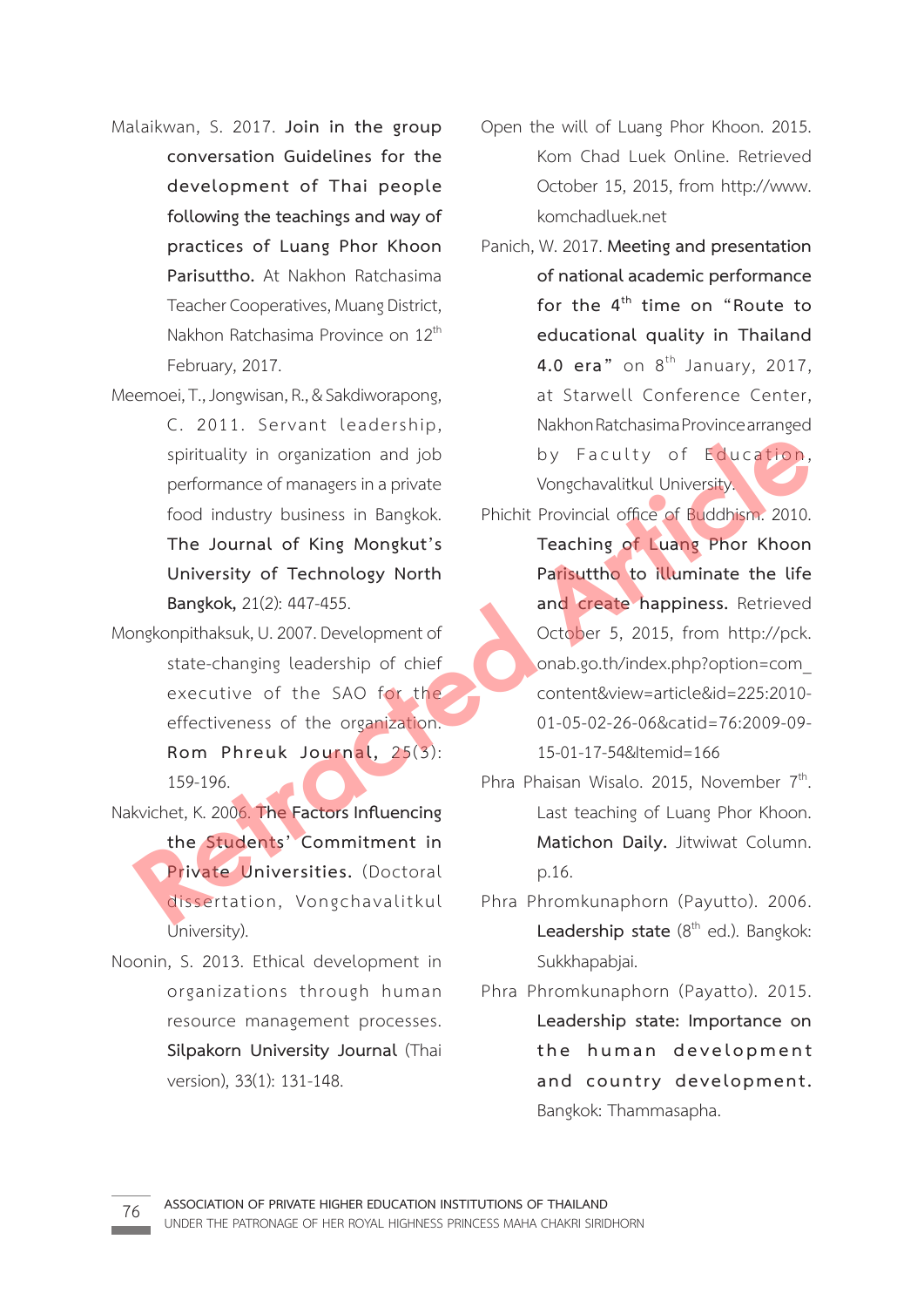- Phongsiwat, S. 2006. **The formative leadership.** Retrieved April 7, 2007, from http://suthep.crru.ac.th/ leader26.doc
- Poonpipat, S. 2005. **Monk teacher, the intellectual leader of the society.**  Retrieved March 20, 2017, from http://www.kalyanamitra.org/th/ article\_detail.php?i=1212
- Posuvan, K. 2014. The leadership on Buddhism propagation of Phra Mongkol Thepmuni (Sod Candasaro). **STOU Education Journal,** 7(1): 113-127.
- Rattanaphong, A. 2007. **Ethical Leadership Knowledge management center Nonthaburi District Office Area 2.** Retrieved April 22, 2008, from http:// km.neo-2.net/index.php?option= com\_content&task=view&id
- Revealing the biography of Luang Phor Khoon. 2015. Bangkokbizonline. Retrieved October 29, 2015, from http://www.bangkokbiznews.com/ news/detail/742010
- Royal garland given together with the urn to contain the body of "Luang Phor Khoon". Until tonight. 2015. Manager Online. 2015. Retrieved May 17, 2015, from http://www.manager. co.th
- Sinlarat, P. 2012. **Crisis in Thai university study: causes and effects.** Bangkok: Chulalongkorn University.
- Some Stuffs to the Universe, Teachings of "Luang Phor Khoon", the God of the Northeastern. 2015. Thairath Online. Retrieved June 20, 2016, from http://www.thairath.co.th
- Somprach, K. 2016. **Leadership and leadership in learning for the executives of academic institutes.** Khonkaen: Klangnana Witthaya Press.
- Suksukhon, W. & Anantanawee, P. 2014. A servant leadership model of the basic education school administrators. Journal of Educational  **Administration, Burapha University,**  8(2): 69-83.
- Thai Health Promotion Foundation. 2017. **The development of human following natural way. Voluntary mind for the land.** Retrieved January 12, 2017, from http://www.thaihealth. or.th/Content/40113- Mongkol Thepmuni (Sod Candasaro).<br> **Retraction Sournal,** 7(1):<br> **Retraction Sournal,** 7(1):<br> **Retractions Controlled Montal Strates**<br> **Retracted** Article**r Controlledge management center**<br> **Retrieved** April 22, 2008, from
	- Tiamwilai, C. 2013. **Buddhist leadership for educational administration.** (Master's thesis, Mahachulalongkornrajavidyalaya University).
	- Wat Ban Rai. 2000. **Parisutthattakrap pawattikka Phra Thepwitthayakom (Luang Phor Khoon Parisuttho) Wat Ban Rai, Kud Phiman Sub-district, Dan Khun Thot District, Nakhon Ratchasima Province.** Published in the occasion of  $77<sup>th</sup>$  birthday anniversary on 4<sup>th</sup> October, 1998.